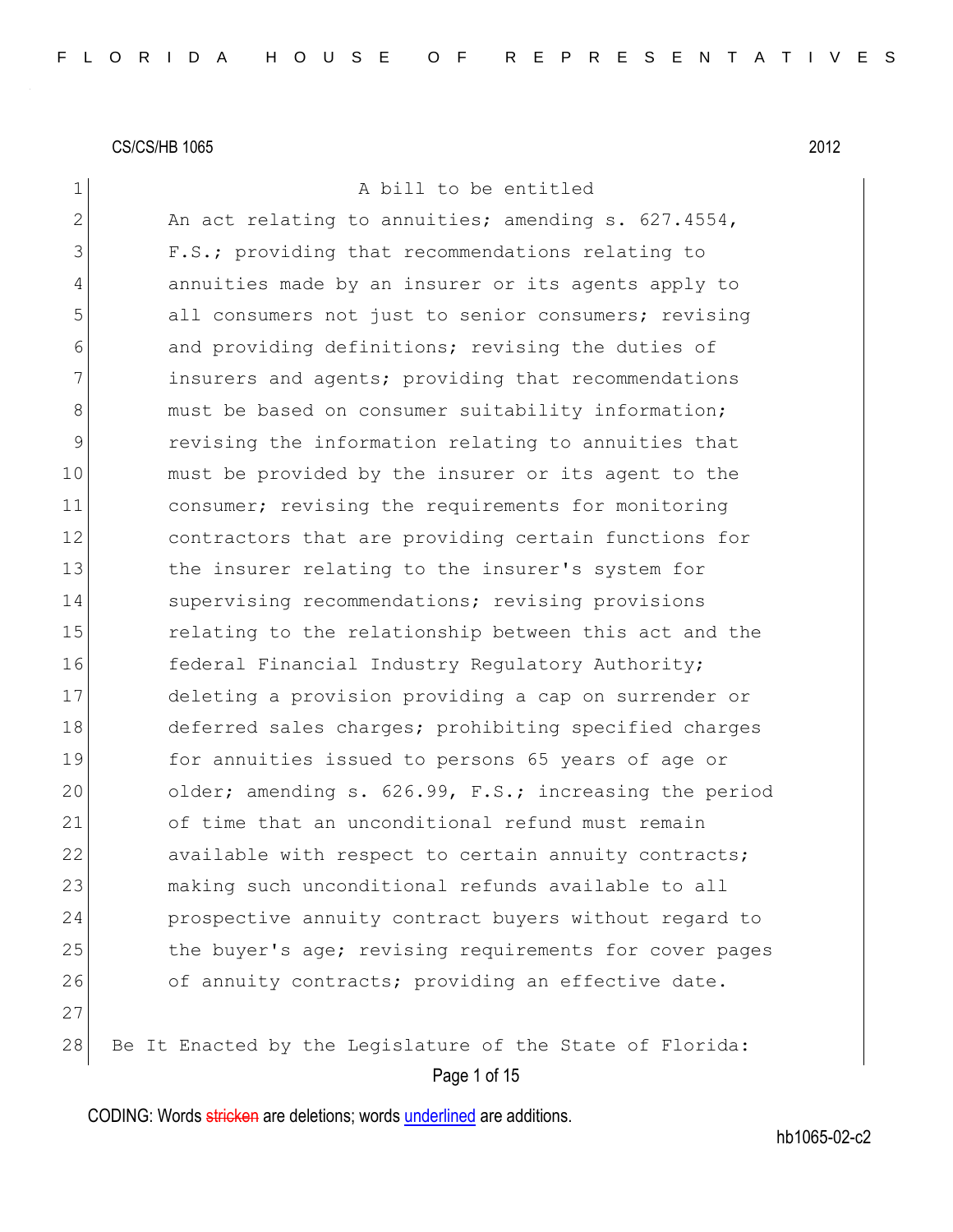| 29           |                                                                  |
|--------------|------------------------------------------------------------------|
| 30           | Section 1. Section 627.4554, Florida Statutes, is amended        |
| 31           | to read:                                                         |
| 32           | (Substantial rewording of section. See                           |
| 33           | s. 627.4554, F.S., for present text.)                            |
| 34           | 627.4554 Annuity investments.-                                   |
| 35           | (1) PURPOSE. The purpose of this section is to require           |
| 36           | insurers to set forth standards and procedures for making        |
| 37           | recommendations to consumers which result in transactions        |
| 38           | involving annuity products, and to establish a system for        |
| 39           | supervising such recommendations in order to ensure that the     |
| 40           | insurance needs and financial objectives of consumers are        |
| 41           | appropriately addressed at the time of the transaction.          |
| 42           | (2) SCOPE.-This section applies to any recommendation made       |
| 43           | to a consumer to purchase, exchange, or replace an annuity by an |
| 44           | insurer or its agent, and which results in the purchase,         |
| 45           | exchange, or replacement recommended.                            |
| 46           | (3)<br>DEFINITIONS. - As used in this section, the term:         |
| 47           | "Agent" has the same meaning as provided in s.<br>(a)            |
| 48           | 626.015.                                                         |
| 49           | "Annuity" means an insurance product under state law<br>(b)      |
| 50           | which is individually solicited, whether classified as an        |
| 51           | individual or group annuity.                                     |
| 52           | "FINRA" means the Financial Industry Regulatory<br>(C)           |
| 53           | Authority or a succeeding agency.                                |
| 54           | "Insurer" has the same meaning as provided in s.<br>(d)          |
| 55           | 624.03.                                                          |
| 56           | "Recommendation" means advice provided by an insurer<br>(e)      |
| Page 2 of 15 |                                                                  |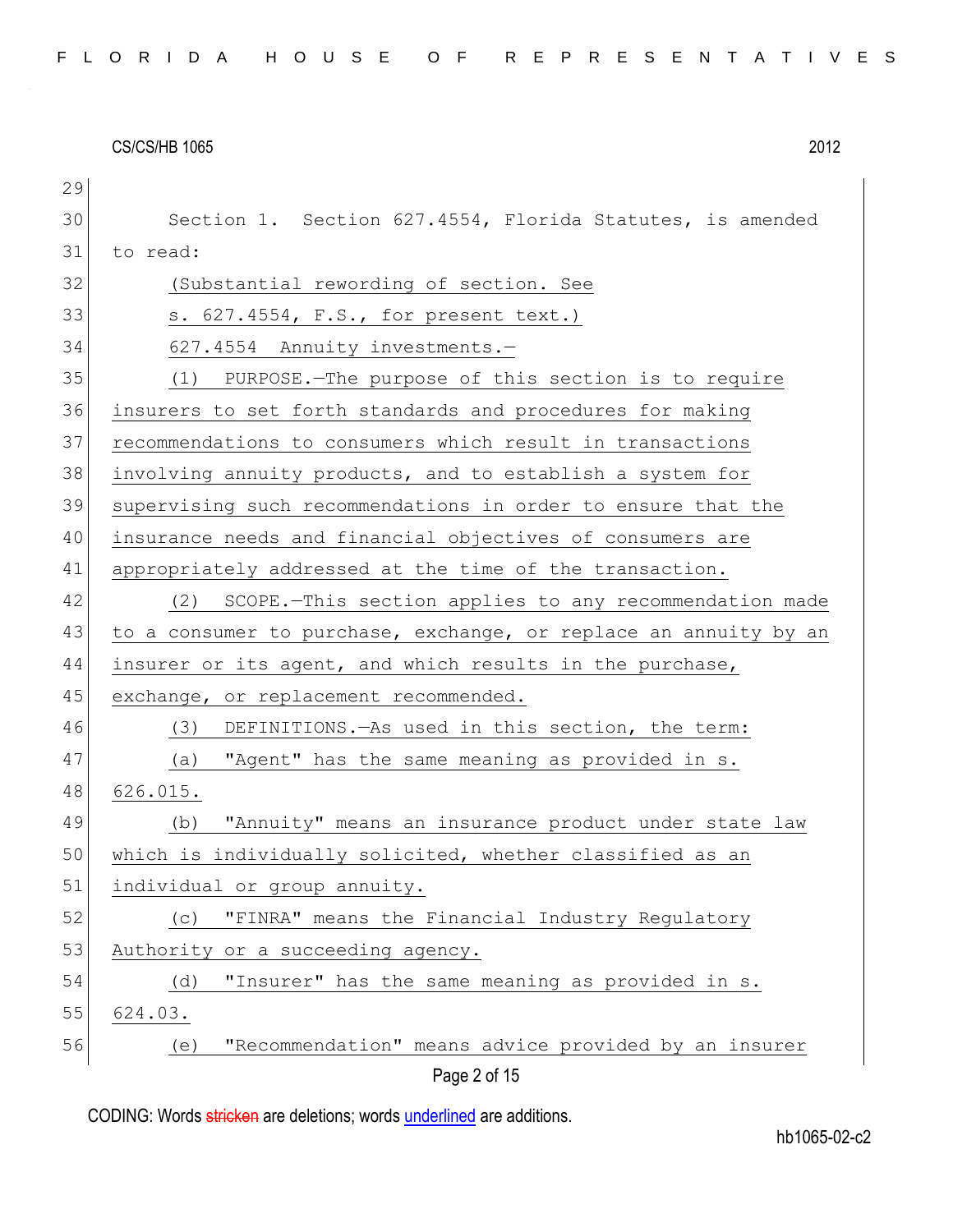| 57 | or its agent to a consumer which results in the purchase,        |
|----|------------------------------------------------------------------|
| 58 | exchange or replacement of an annuity in accordance with that    |
| 59 | advice.                                                          |
| 60 | "Replacement" means a transaction in which a new<br>(f)          |
| 61 | policy or contract is to be purchased and it is known or should  |
| 62 | be known to the proposing insurer or its agent that by reason of |
| 63 | such transaction an existing policy or contract will be:         |
| 64 | 1. Lapsed, forfeited, surrendered or partially                   |
| 65 | surrendered, assigned to the replacing insurer, or otherwise     |
| 66 | terminated;                                                      |
| 67 | 2. Converted to reduced paid-up insurance, continued as          |
| 68 | extended term insurance, or otherwise reduced in value due to    |
| 69 | the use of nonforfeiture benefits or other policy values;        |
| 70 | Amended so as to effect a reduction in benefits or the<br>3.     |
| 71 | term for which coverage would otherwise remain in force or for   |
| 72 | which benefits would be paid;                                    |
| 73 | 4. Reissued with a reduction in cash value; or                   |
| 74 | 5. Used in a financed purchase.                                  |
| 75 | "Suitability information" means information related to<br>(g)    |
| 76 | the consumer that is reasonably appropriate to determine the     |
| 77 | suitability of a recommendation made to the consumer, including  |
| 78 | the following:                                                   |
| 79 | Age;<br>ı.                                                       |
| 80 | $2$ .<br>Annual income;                                          |
| 81 | Financial situation and needs, including the financial<br>3.     |
| 82 | resources used for funding the annuity;                          |
| 83 | Financial experience;<br>4.                                      |
| 84 | Financial objectives;<br>5.                                      |

Page 3 of 15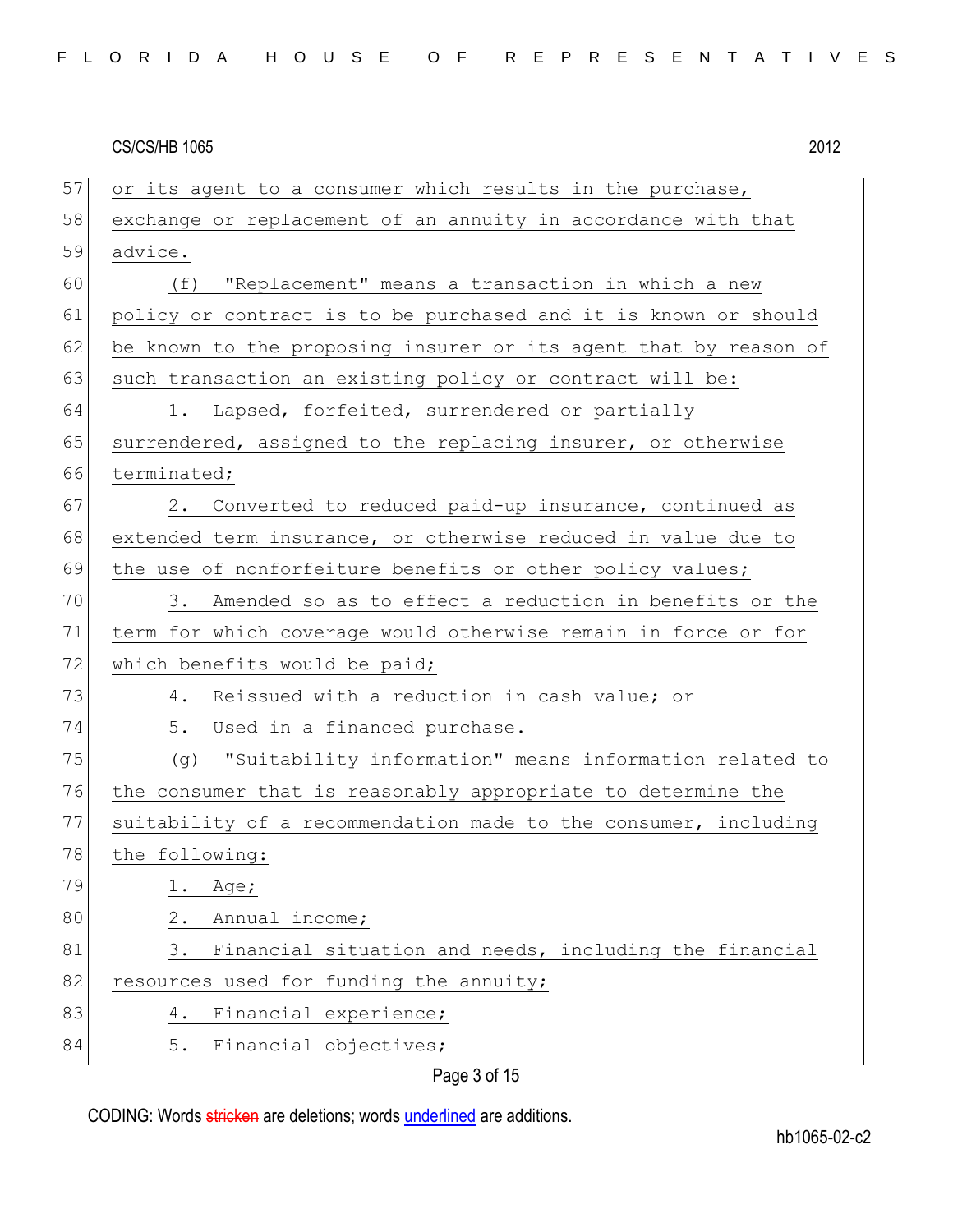| 85  | Intended use of the annuity;<br>6.                              |
|-----|-----------------------------------------------------------------|
| 86  | Financial time horizon;<br>7.                                   |
| 87  | Existing assets, including investment and life<br>8.            |
| 88  | insurance holdings;                                             |
| 89  | Liquidity needs;<br>9.                                          |
| 90  | 10. Liquid net worth;                                           |
| 91  | 11. Risk tolerance; and                                         |
| 92  | 12. Tax status.                                                 |
| 93  | (4) EXEMPTIONS. - This section does not apply to                |
| 94  | transactions involving:                                         |
| 95  | Direct-response solicitations where there is no<br>(a)          |
| 96  | recommendation based on information collected from the consumer |
| 97  | pursuant to this section;                                       |
| 98  | (b) Contracts used to fund:                                     |
| 99  | 1. An employee pension or welfare benefit plan that is          |
| 100 | covered by the federal Employee Retirement and Income Security  |
| 101 | Act;                                                            |
| 102 | 2. A plan described by s. 401(a), s. 401(k), s. 403(b), s.      |
| 103 | 408(k), or s. 408(p) of the Internal Revenue Code, if           |
| 104 | established or maintained by an employer;                       |
| 105 | A government or church plan defined in s. 414 of the<br>3.      |
| 106 | Internal Revenue Code, a government or church welfare benefit   |
| 107 | plan, or a deferred compensation plan of a state or local       |
| 108 | government or tax-exempt organization under s. 457 of the       |
| 109 | Internal Revenue Code;                                          |
| 110 | A nonqualified deferred compensation arrangement<br>4.          |
| 111 | established or maintained by an employer or plan sponsor;       |
| 112 | Settlements or assumptions of liabilities associated<br>5.      |
|     | Page 4 of 15                                                    |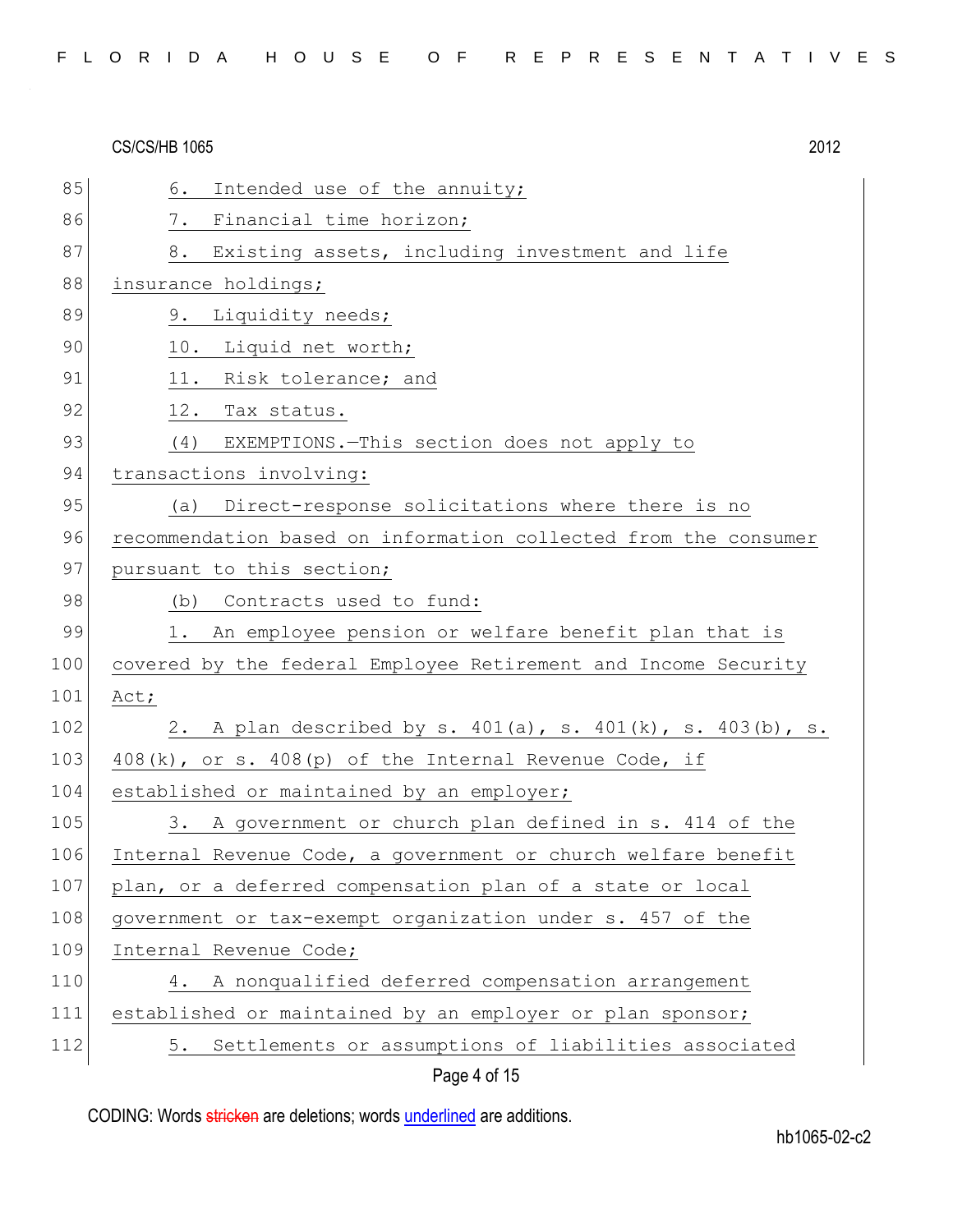114 resolution process; or 115 6. Formal prepaid funeral contracts. 116 (5) DUTIES OF INSURERS AND AGENTS. 117 (a) When recommending the purchase or exchange of an 118 annuity to a consumer which results in an insurance transaction 119 or series of insurance transactions, the agent, or the insurer 120 where no agent is involved, must have reasonable grounds for 121 believing that the recommendation is suitable for the consumer, 122 based on the consumer's suitability information, and that there 123 is a reasonable basis to believe all of the following: 124 1. The consumer has been reasonably informed of various 125 features of the annuity, such as the potential surrender period 126 and surrender charge; potential tax penalty if the consumer 127 sells, exchanges, surrenders, or annuitizes the annuity; 128 mortality and expense fees; investment advisory fees; potential 129 charges for and features of riders; limitations on interest 130 returns; insurance and investment components; and market risk.

113 with personal injury litigation or any dispute or claim-

131 2. The consumer would benefit from certain features of the 132 annuity, such as tax-deferred growth, annuitization, or the 133 death or living benefit.

134 3. The particular annuity as a whole, the underlying 135 subaccounts to which funds are allocated at the time of purchase 136 or exchange of the annuity, and riders and similar product 137 enhancements, if any, are suitable; and, in the case of an 138 exchange or replacement, the transaction as a whole is suitable 139 for the particular consumer based on his or her suitability

140 information.

### Page 5 of 15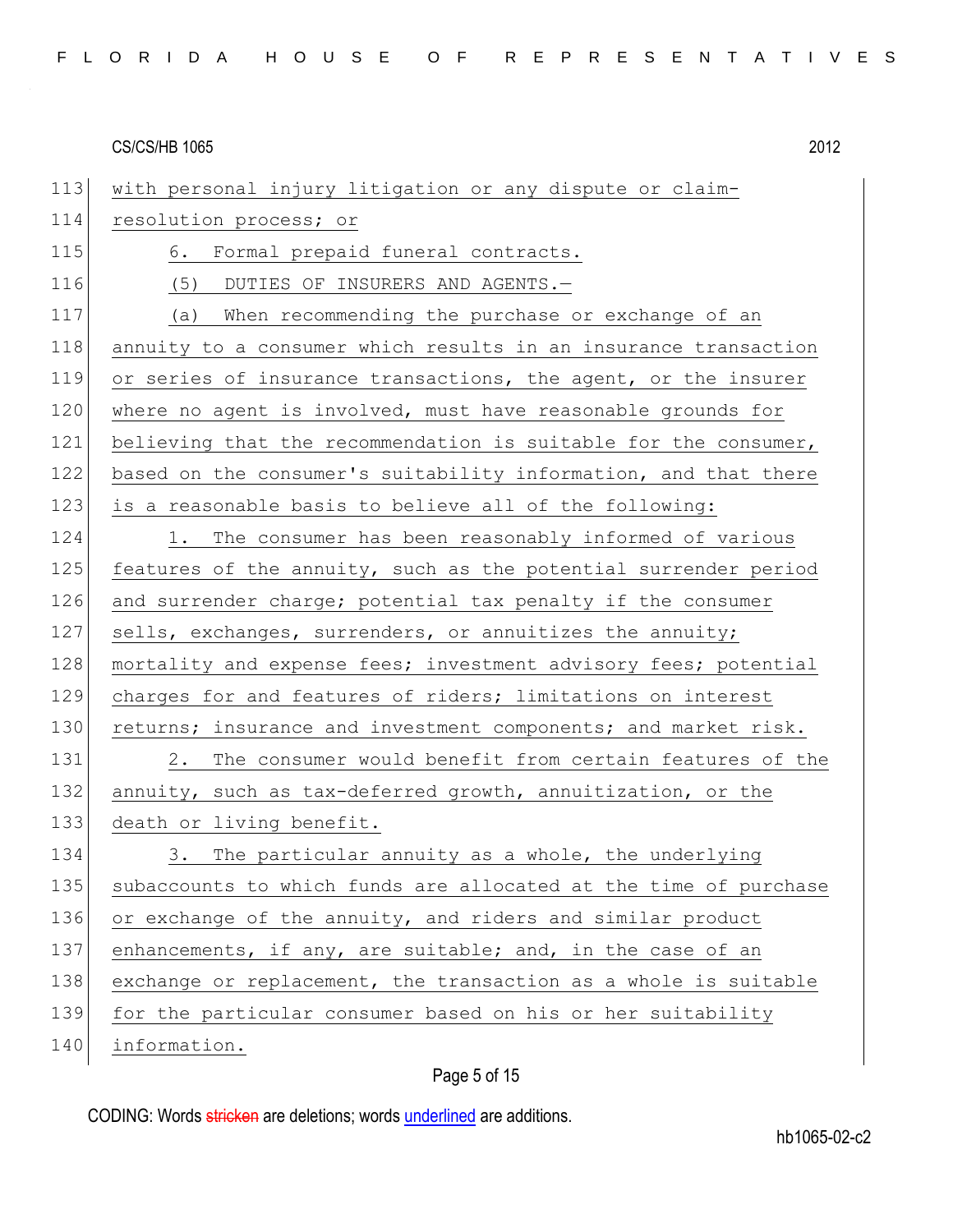| 141 | 4. In the case of an exchange or replacement of an               |
|-----|------------------------------------------------------------------|
| 142 | annuity, the exchange or replacement is suitable after taking    |
| 143 | into consideration whether the consumer:                         |
| 144 | a. Will incur a surrender charge; be subject to the              |
| 145 | commencement of a new surrender period; lose existing benefits,  |
| 146 | such as death, living, or other contractual benefits; or be      |
| 147 | subject to increased fees, investment advisory fees, or charges  |
| 148 | for riders and similar product enhancements;                     |
| 149 | b. Would benefit from product enhancements and                   |
| 150 | improvements; and                                                |
| 151 | c. Has had another annuity exchange or replacement, in           |
| 152 | particular, an exchange or replacement within the preceding 36   |
| 153 | months.                                                          |
| 154 | (b) Before executing a purchase, exchange, or replacement        |
| 155 | of an annuity resulting from a recommendation, an insurer or its |
| 156 | agent must make reasonable efforts to obtain the consumer's      |
| 157 | suitability information. The information shall be collected on   |
| 158 | form DFS-H1-1980, which is hereby incorporated by reference, and |
| 159 | completed and signed by the applicant and agent. Questions       |
| 160 | requesting this information must be presented in at least 12-    |
| 161 | point type and be sufficiently clear so as to be readily         |
| 162 | understandable by both the agent and the consumer. A true and    |
| 163 | correct executed copy of the form must be provided by the agent  |
| 164 | to the insurer, or to the person or entity that has contracted   |
| 165 | with the insurer to perform this function as authorized by this  |
| 166 | section, within 10 days after execution of the form, and shall   |
| 167 | be provided to the consumer no later than the date of delivery   |
| 168 | of the contract or contracts.                                    |

Page 6 of 15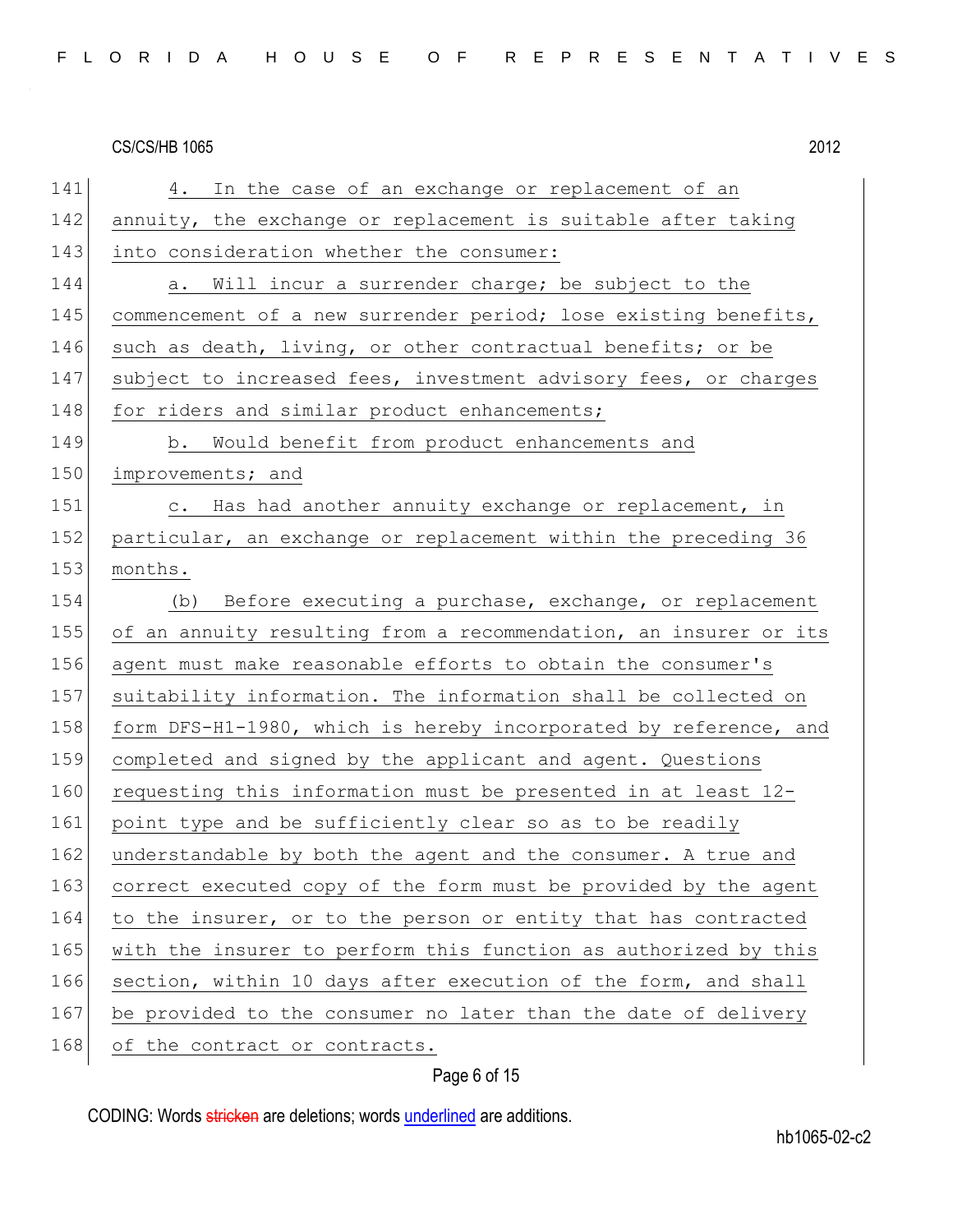| 169 | Except as provided under paragraph (d), an insurer may<br>(C)    |
|-----|------------------------------------------------------------------|
| 170 | not issue an annuity recommended to a consumer unless there is a |
| 171 | reasonable basis to believe the annuity is suitable based on the |
| 172 | consumer's suitability information.                              |
| 173 | An insurer's issuance of an annuity must be reasonable<br>(d)    |
| 174 | based on all the circumstances actually known to the insurer at  |
| 175 | the time the annuity is issued. However, an insurer or its agent |
| 176 | does not have an obligation to a consumer related to an annuity  |
| 177 | transaction under paragraph (a) or paragraph (c) if:             |
| 178 | A recommendation has not been made;<br>1.                        |
| 179 | 2.<br>A recommendation was made and is later found to have       |
| 180 | been based on materially inaccurate information provided by the  |
| 181 | consumer;                                                        |
| 182 | 3. A consumer refuses to provide relevant suitability            |
| 183 | information and the annuity transaction is not recommended; or   |
| 184 | 4. A consumer decides to enter into an annuity transaction       |
| 185 | that is not based on a recommendation of an insurer or its       |
| 186 | agent.                                                           |
| 187 | At the time of sale, the agent or the agent's<br>(e)             |
| 188 | representative must:                                             |
| 189 | 1. Make a record of any recommendation made to the               |
| 190 | consumer pursuant to paragraph (a);                              |
| 191 | Obtain the consumer's signed statement documenting his<br>2.     |
| 192 | or her refusal to provide suitability information, if            |
| 193 | applicable; and                                                  |
| 194 | Obtain the consumer's signed statement acknowledging<br>3.       |
| 195 | that an annuity transaction is not recommended if he or she      |
| 196 | decides to enter into an annuity transaction that is not based   |
|     | Page 7 of 15                                                     |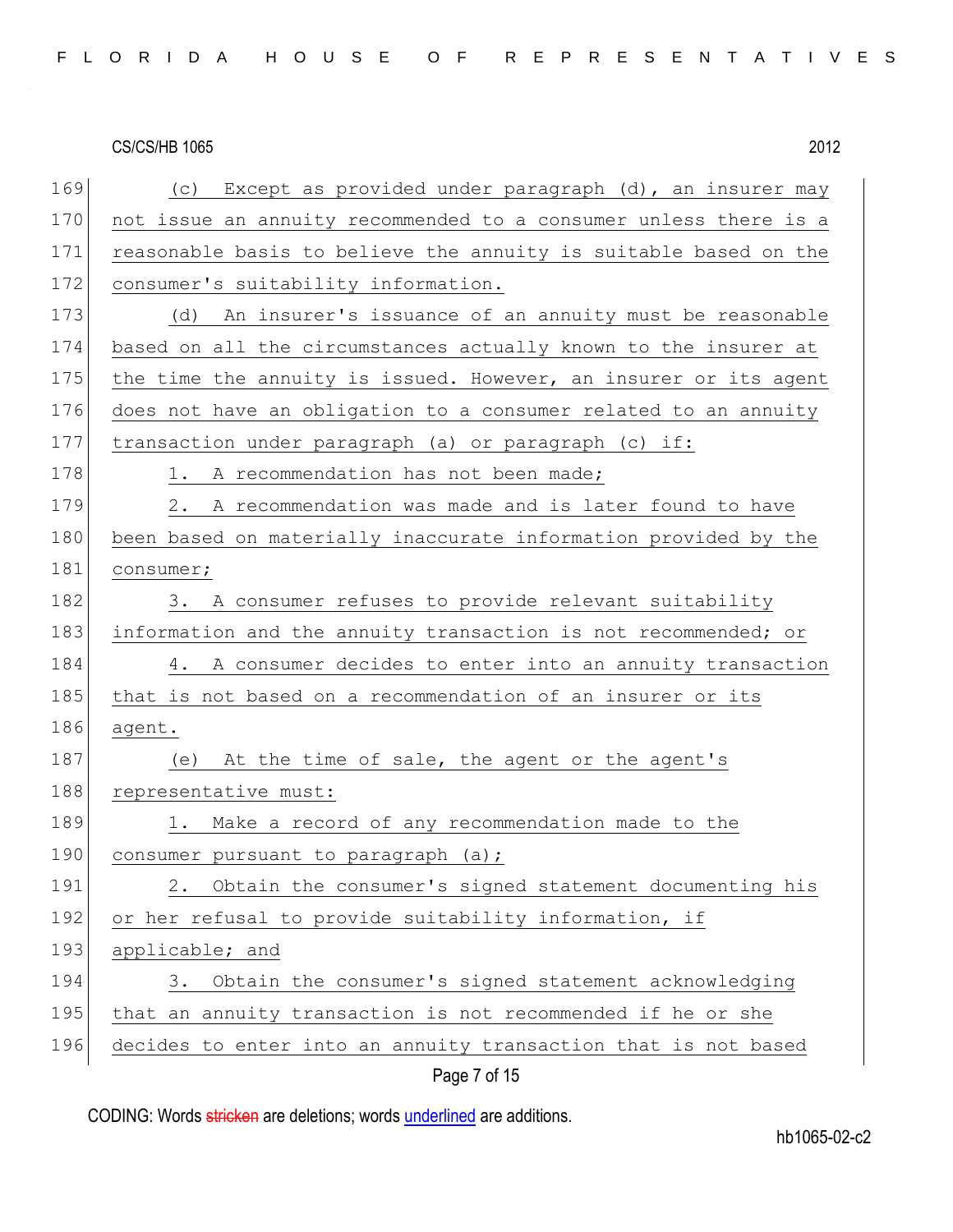| 197 | on the insurer's or its agent's recommendation, if applicable.     |
|-----|--------------------------------------------------------------------|
| 198 | (f)<br>Before executing a replacement or exchange of an            |
| 199 | annuity contract resulting from a recommendation, the agent must   |
| 200 | provide on form DFS-H1-1981, which is hereby incorporated by       |
| 201 | reference, information that compares the differences between the   |
| 202 | existing annuity contract and the annuity contract being           |
| 203 | recommended in order to determine the suitability of the           |
| 204 | recommendation and its benefit to the consumer. A true and         |
| 205 | correct executed copy of this form must be provided by the agent   |
| 206 | to the insurer, or to the person or entity that has contracted     |
| 207 | with the insurer to perform this function as authorized by this    |
| 208 | section, within 10 days after execution of the form, and must be   |
| 209 | provided to the consumer no later than the date of delivery of     |
| 210 | the contract or contracts.                                         |
| 211 | An insurer shall establish a supervision system that<br>(g)        |
| 212 | is reasonably designed to achieve the insurer's and its agent's    |
| 213 | compliance with this section.                                      |
| 214 | Such system must include, but is not limited to:<br>1.             |
| 215 | Maintaining reasonable procedures to inform its agents<br>а.       |
| 216 | of the requirements of this section and incorporating those        |
| 217 | requirements into relevant agent training manuals;                 |
| 218 | b. Establishing standards for agent product training;              |
| 219 | Providing product-specific training and training<br>$\mathtt{C}$ . |
| 220 | materials that explain all material features of its annuity        |
| 221 | products to its agents;                                            |
| 222 | Maintaining procedures for the review of each<br>d.                |
| 223 | recommendation before issuance of an annuity which are designed    |
| 224 | to ensure that there is a reasonable basis for determining that    |
|     | Page 8 of 15                                                       |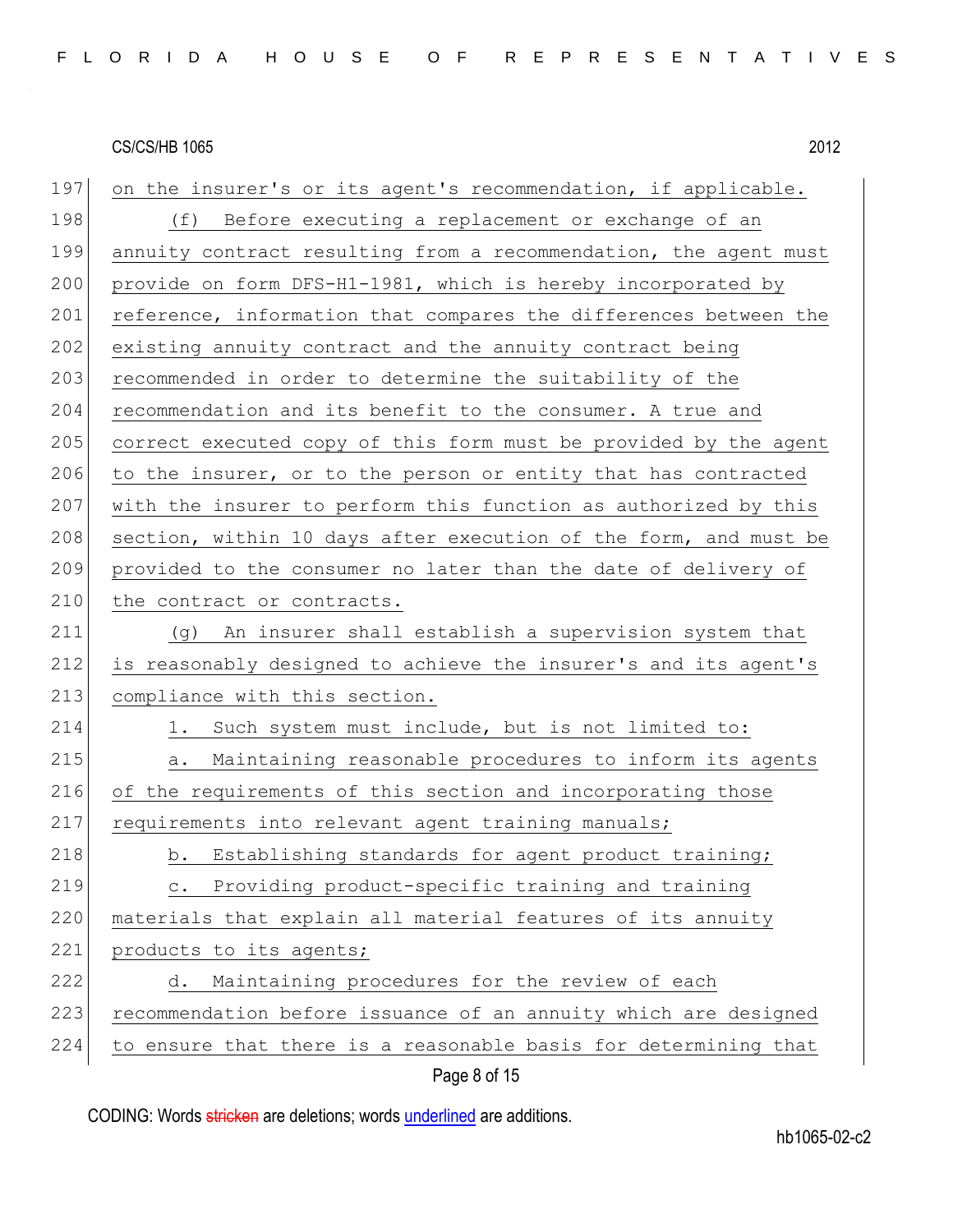225 a recommendation is suitable. Such review procedures may use a 226 screening system for identifying selected transactions for 227 additional review and may be accomplished electronically or 228 through other means, including, but not limited to, physical 229 review. Such electronic or other system may be designed to 230 require additional review only of those transactions identified 231 for additional review using established selection criteria; 232 e. Maintaining reasonable procedures to detect 233 recommendations that are not suitable. These may include, but 234 are not limited to, confirmation of consumer suitability 235 information, systematic customer surveys, consumer interviews, 236 confirmation letters, and internal monitoring programs. This 237 sub-subparagraph does not prevent an insurer from using sampling 238 procedures or from confirming suitability information after the 239 issuance or delivery of the annuity; and 240 f. Annually providing a report to senior managers, 241 including the senior manager who is responsible for audit 242 functions, which details a review, along with appropriate 243 testing, which is reasonably designed to determine the 244 effectiveness of the supervision system, the exceptions found,  $245$  and corrective action taken or recommended, if any. 246 2. An insurer is not required to include in its 247 supervision system agent recommendations to consumers of 248 products other than the annuities offered by the insurer. 249 3. An insurer may contract for performance of a function 250 required under subparagraph 1. 251 a. If an insurer contracts for the performance of a 252 function, the insurer must include the supervision of

Page 9 of 15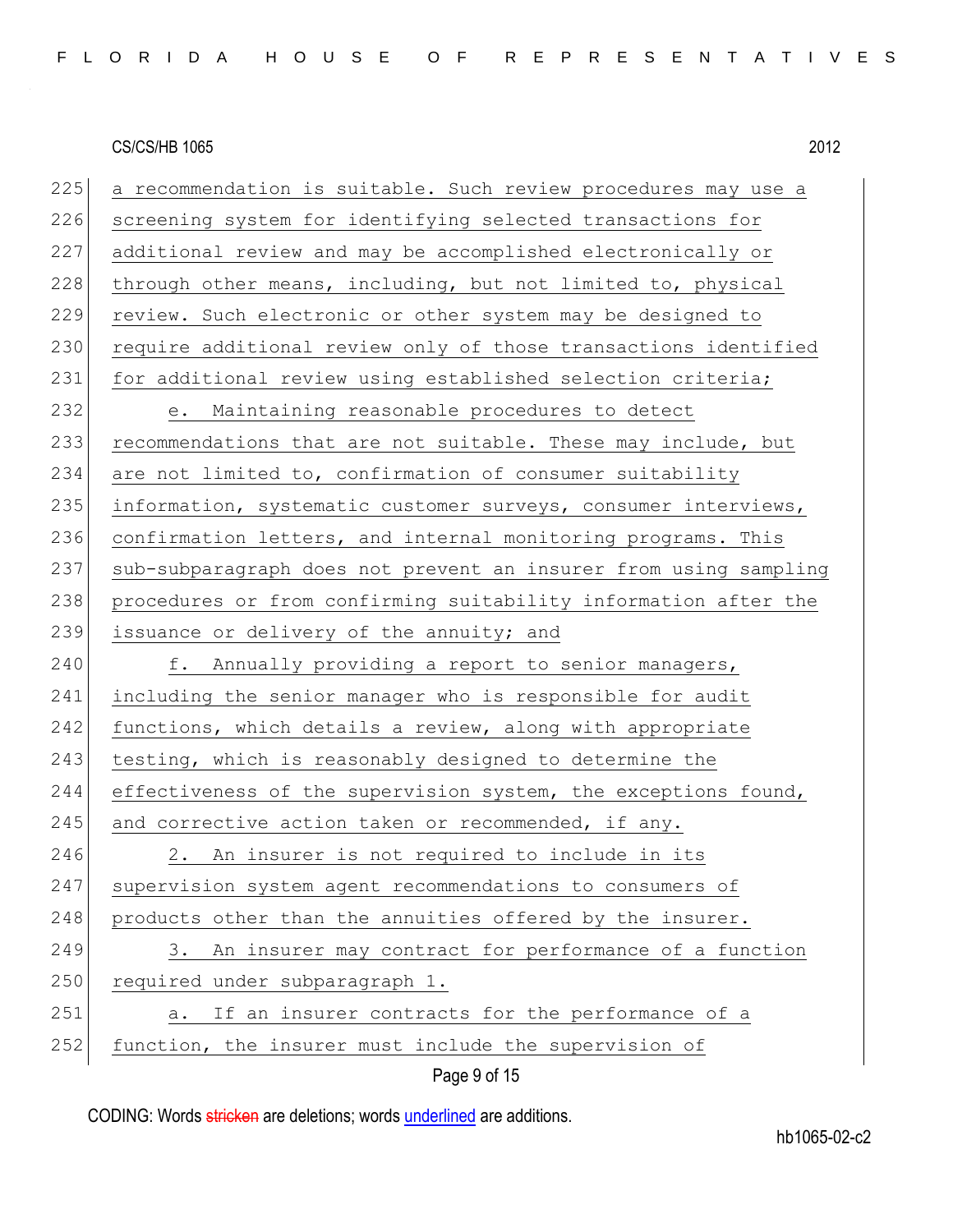253 contractual performance as part of those procedures listed in 254 subparagraph 1. These include, but are not limited to: 255 (I) Monitoring and, as appropriate, conducting audits to 256 ensure that the contracted function is properly performed; and 257 (II) Annually obtaining a certification from a senior 258 manager who has responsibility for the contracted function that 259 the manager has a reasonable basis for representing that the 260 function is being properly performed. 261 b. An insurer is responsible for taking appropriate 262 corrective action and may be subject to sanctions and penalties 263 pursuant to subsection (7) regardless of whether the insurer 264 contracts for performance of a function and regardless of the 265 insurer's compliance with sub-subparagraph a. 266 (h) An agent may not dissuade, or attempt to dissuade, a 267 consumer from: 268 1. Truthfully responding to an insurer's request for 269 confirmation of suitability information; 270 2. Filing a complaint; or 271 3. Cooperating with the investigation of a complaint. 272 (i) Sales made in compliance with FINRA requirements 273 pertaining to the suitability and supervision of annuity 274 transactions shall satisfy the requirements of this section. 275 This paragraph applies to FINRA broker-dealer sales of variable 276 annuities and fixed annuities if the suitability and supervision 277 is similar to those applied to variable annuity sales. However, 278 this paragraph does not limit the ability of the office or the 279 department to enforce, including investigate, the provisions of 280 this section. For this paragraph to apply, an insurer must:

Page 10 of 15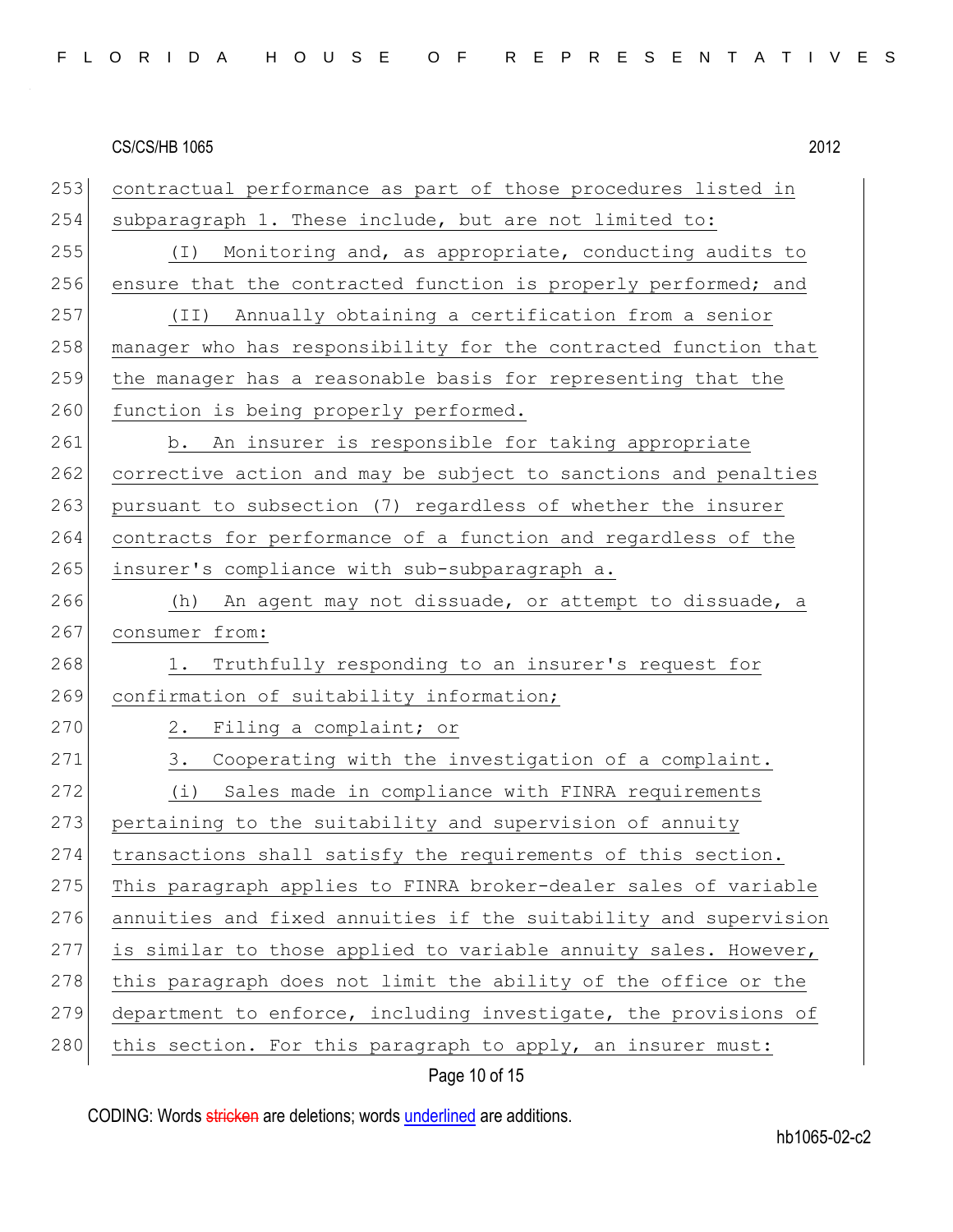281 1. Monitor the FINRA member broker-dealer using 282 information collected in the normal course of an insurer's 283 business; and 284 2. Provide to the FINRA member broker-dealer information 285 and reports that are reasonably appropriate to assist the FINRA 286 member broker-dealer in maintaining its supervision system. 287 (6) RECORDKEEPING. 288 (a) Insurers and agents must maintain or be able to make 289 available to the office or department records of the information 290 collected from the consumer and other information used in making 291 the recommendations that were the basis for insurance 292 transactions for 5 years after the insurance transaction is 293 completed by the insurer. An insurer may maintain the 294 documentation on behalf of its agent. 295 (b) Records required to be maintained under this 296 subsection may be maintained in paper, photographic, 297 microprocess, magnetic, mechanical, or electronic media, or by 298 any process that accurately reproduces the actual document. 299 (7) COMPLIANCE MITIGATION; PENALTIES.-300 (a) An insurer is responsible for compliance with this 301 section. If a violation occurs because of the action or inaction 302 of the insurer or its agent, the office may order an insurer to 303 take reasonably appropriate corrective action for a consumer 304 harmed by the insurer's or by its agent's violation of this 305 section and may impose appropriate penalties and sanctions. 306 (b) The department may order: 307 1. An insurance agent to take reasonably appropriate 308 corrective action, including monetary restitution of penalties

Page 11 of 15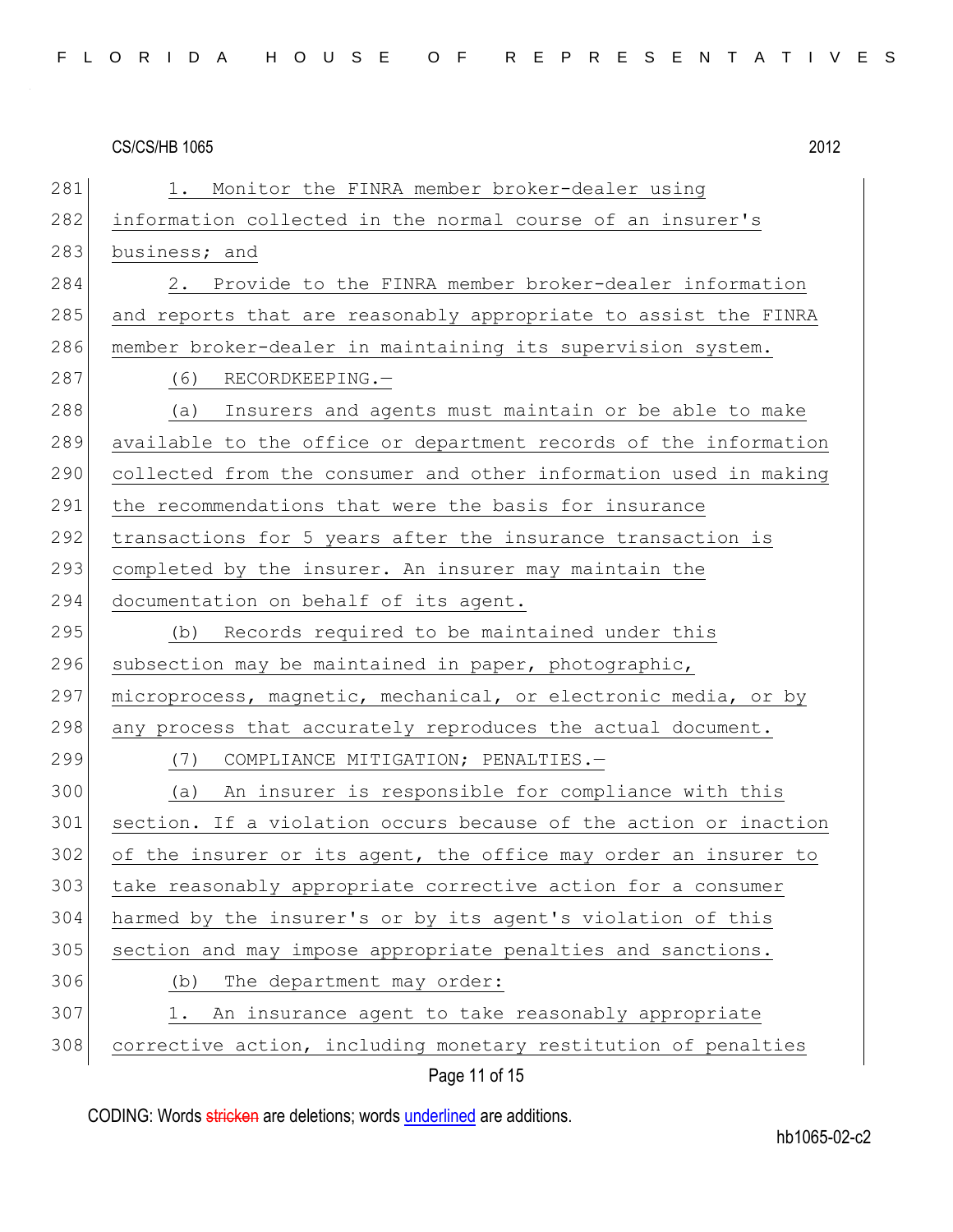| 309 |                                                                 |
|-----|-----------------------------------------------------------------|
|     | or fees incurred by the consumer for any consumer harmed by a   |
| 310 | violation of this section by the insurance agent and impose     |
| 311 | appropriate penalties and sanctions.                            |
| 312 | A managing general agency or insurance agency that<br>2.        |
| 313 | employs or contracts with an insurance agent to sell or solicit |
| 314 | the sale of annuities to consumers must take reasonably         |
| 315 | appropriate corrective action for a consumer harmed by a        |
| 316 | violation of this section by the insurance agent.               |
| 317 | In addition to any other penalty authorized under<br>(C)        |
| 318 | chapter 626, the department shall order an insurance agent to   |
| 319 | pay restitution to a consumer who has been deprived of money by |
| 320 | the agent's misappropriation, conversion, or unlawful           |
| 321 | withholding of moneys belonging to the senior consumer in the   |
| 322 | course of a transaction involving annuities. The amount of      |
| 323 | restitution required to be paid may not exceed the amount       |
| 324 | misappropriated, converted, or unlawfully withheld. This        |
| 325 | paragraph does not limit or restrict a person's right to seek   |
| 326 | other remedies as provided by law.                              |
| 327 | Any applicable penalty under the Florida Insurance<br>(d)       |
| 328 | Code for a violation of this section shall be reduced or        |
| 329 | eliminated according to a schedule adopted by the office or the |
| 330 | department, as appropriate, if corrective action for the        |
| 331 | consumer was taken promptly after a violation was discovered.   |
| 332 | A violation of this section does not create or imply a<br>(e)   |
| 333 | private cause of action.                                        |
| 334 | (8)<br>PROHIBITED CHARGES. - An annuity contract issued to a    |
| 335 | senior consumer age 65 or older may not contain a surrender or  |
| 336 | deferred sales charge for a withdrawal of money from an annuity |
|     | Page 12 of 15                                                   |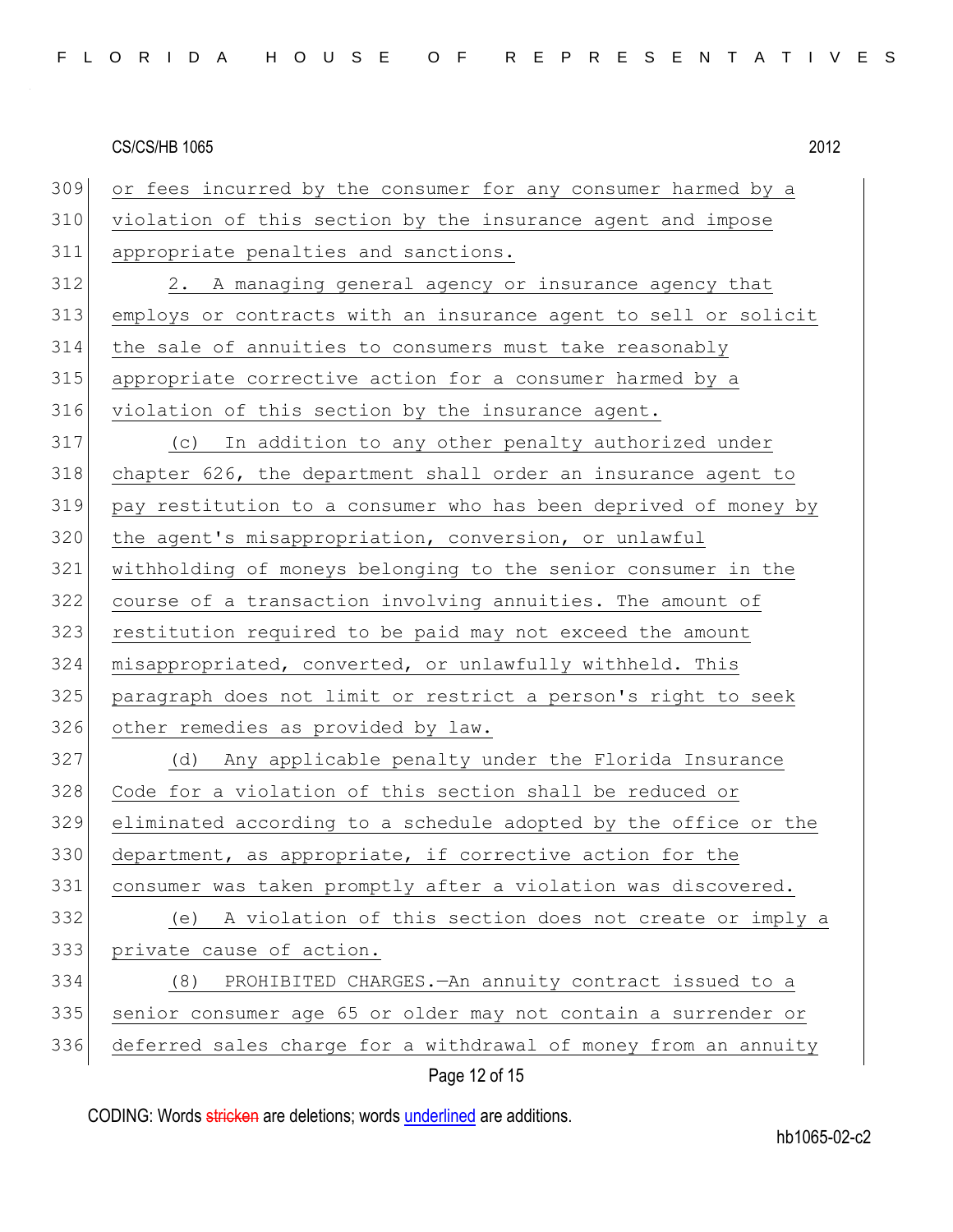| FLORIDA HOUSE OF REPRESENTATIVES |  |
|----------------------------------|--|
|----------------------------------|--|

| 337 | exceeding 10 percent of the amount withdrawn. The charge shall      |
|-----|---------------------------------------------------------------------|
| 338 | be reduced so that no surrender or deferred sales charge exists     |
| 339 | after the end of the 10th policy year or 10 years after the date    |
| 340 | of each premium payment when multiple premiums are paid,            |
| 341 | whichever is later. This subsection does not apply to annuities     |
| 342 | purchased by an accredited investor, as defined in Regulation D     |
| 343 | as adopted by the United States Securities and Exchange             |
| 344 | Commission, or to those annuities specified in paragraph $(4)$ (b). |
| 345 | (9) RULES.-The department may adopt rules to administer             |
| 346 | this section.                                                       |
| 347 | Section 2. Subsection (4) of section 626.99, Florida                |
| 348 | Statutes, is amended to read:                                       |
| 349 | 626.99 Life insurance solicitation.-                                |
| 350 | (4)<br>DISCLOSURE REQUIREMENTS.-                                    |
| 351 | The insurer shall provide to each prospective<br>(a)                |
| 352 | purchaser a buyer's quide and a policy summary prior to             |
| 353 | accepting the applicant's initial premium or premium deposit,       |
| 354 | unless the policy for which application is made provides an         |
| 355 | unconditional refund for a period of at least 14 days, or unless    |
| 356 | the policy summary contains an offer of such an unconditional       |
| 357 | refund. In these instances, the buyer's quide and policy summary    |
| 358 | must be delivered with the policy or before prior to delivery of    |
| 359 | the policy.                                                         |
| 360 | With respect to fixed and variable annuities, the<br>(b)            |
| 361 | policy must provide an unconditional refund for a period of at      |
| 362 | least 21 14 days. For fixed annuities, the buyer's guide must       |
| 363 | shall be in the form as provided by the National Association of     |
| 364 | Insurance Commissioners (NAIC) Annuity Disclosure Model             |

# Page 13 of 15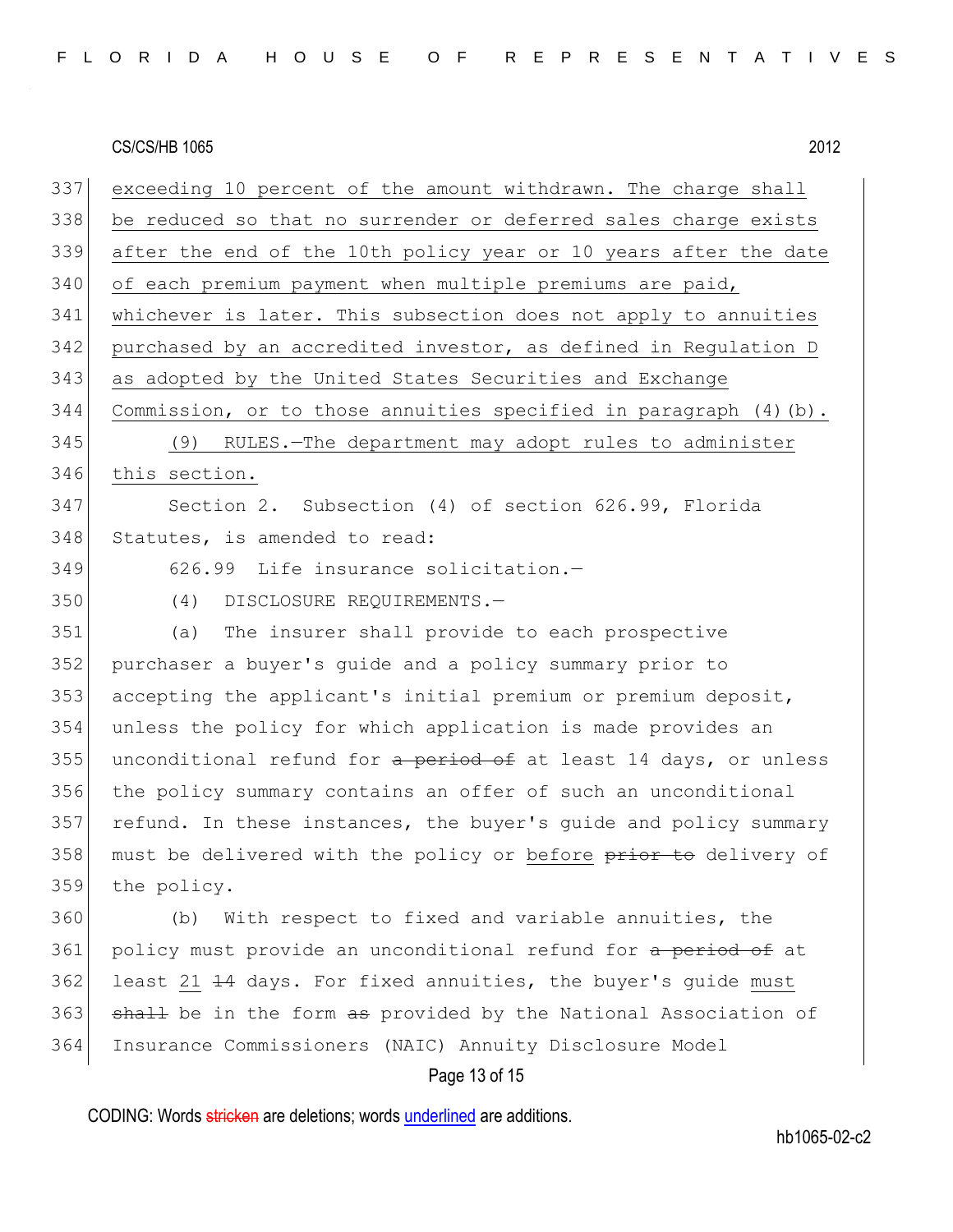365 Regulation, until such time as a buyer's quide is developed by the department, at which time the department guide must be used. For variable annuities, a policy summary may be used, which may be contained in a prospectus, until such time as a buyer's guide is developed by NAIC or the department, at which time one of 370 those quides must be used. Unconditional refund means  $H$  the prospective owner of an annuity contract is 65 years of age or 372 older:

373 1. An unconditional refund of premiums paid for a fixed 374 annuity contract, including any contract fees or charges, must 375 be available for a period of 21 days; and

376 2. An unconditional refund for variable or market value 377 annuity contracts must be available for a period of 21 days. The 378 unconditional refund shall be equal to the cash surrender value 379 provided in the annuity contract, plus any fees or charges 380 deducted from the premiums or imposed under the contract, or a 381 refund of all premiums paid. This subparagraph does not apply if 382 the prospective owner is an accredited investor, as defined in 383 Regulation D as adopted by the United States Securities and 384 Exchange Commission.

385 (c) The insurer shall attach a cover page to any annuity 386 contract policy informing the purchaser of the unconditional 387 refund period prescribed in paragraph (b). The cover page must 388 also provide contact information for the issuing company and the 389 selling agent, and the department's toll-free help line, and any 390 other information required by the department by rule. The cover 391 page must also contain the following disclosures in bold print

 $392$  and at least 12-point type, if applicable:

# Page 14 of 15